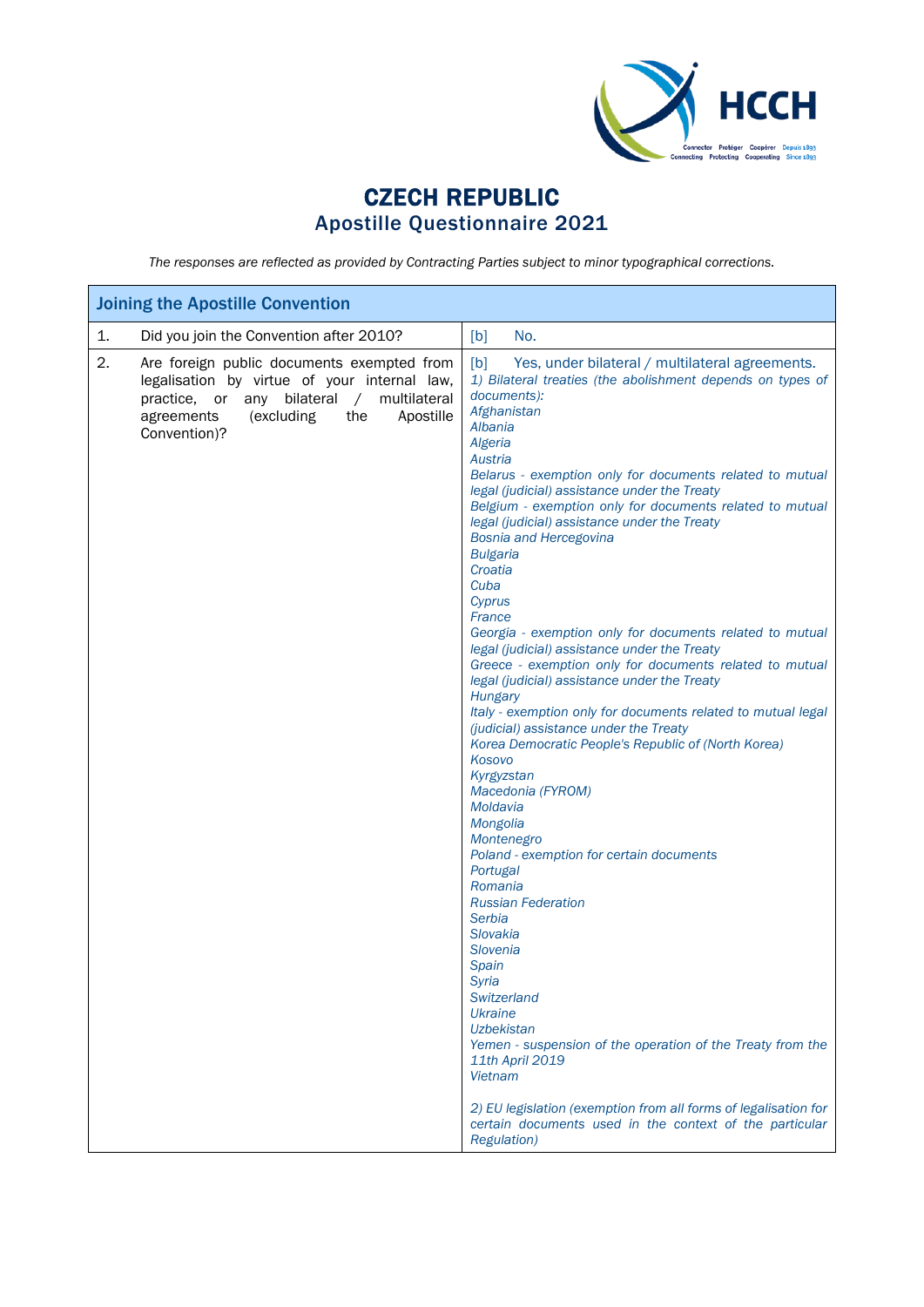$\blacksquare$ 

|     | <b>Competent Authorities</b>                                                                                                                                                                                                |                                                                                                                                                                                                                                                                                                                                                                                                                                                                                                                                                                                                                                                                                                                                                                                                                                                                                                                                                                                                                                                                                                                                                |  |  |  |
|-----|-----------------------------------------------------------------------------------------------------------------------------------------------------------------------------------------------------------------------------|------------------------------------------------------------------------------------------------------------------------------------------------------------------------------------------------------------------------------------------------------------------------------------------------------------------------------------------------------------------------------------------------------------------------------------------------------------------------------------------------------------------------------------------------------------------------------------------------------------------------------------------------------------------------------------------------------------------------------------------------------------------------------------------------------------------------------------------------------------------------------------------------------------------------------------------------------------------------------------------------------------------------------------------------------------------------------------------------------------------------------------------------|--|--|--|
| 3.  | How many Competent Authorities have you<br>designated under the Apostille Convention?<br>If unknown, please specify the reason for this and provide an<br>approximate number.                                               | Two Competent Authorities:<br>- Ministry of Justice<br>- Ministry of Foreign Affairs                                                                                                                                                                                                                                                                                                                                                                                                                                                                                                                                                                                                                                                                                                                                                                                                                                                                                                                                                                                                                                                           |  |  |  |
| 4.  | Do your diplomatic missions abroad play a role<br>in the Apostille issuance process?                                                                                                                                        | No.<br>[d]                                                                                                                                                                                                                                                                                                                                                                                                                                                                                                                                                                                                                                                                                                                                                                                                                                                                                                                                                                                                                                                                                                                                     |  |  |  |
|     | <b>Substantive Scope</b>                                                                                                                                                                                                    |                                                                                                                                                                                                                                                                                                                                                                                                                                                                                                                                                                                                                                                                                                                                                                                                                                                                                                                                                                                                                                                                                                                                                |  |  |  |
| 5.  | Is the concept of 'public document' defined in<br>your internal law?                                                                                                                                                        | [a]<br>Yes.<br>There is not one complex definition, slightly different<br>definitions may be found in different laws (e.g. Civil Procedure<br>Code, Administrative Code). In general, according to the<br>Czech law the public documents are documents issued by<br>courts or other public authorities, as well as local government<br>bodies, within their powers and also documents declared<br>public by special regulations (e.g. diplomas and other<br>certificates of education, notarial acts, military acts, civil<br>status documents, etc.)                                                                                                                                                                                                                                                                                                                                                                                                                                                                                                                                                                                          |  |  |  |
|     |                                                                                                                                                                                                                             | (definition in Civil Code - Act 89/2012 Coll. - a public<br>document is a document issued by a public body within the<br>scope of its powers or a document declared to be a public<br>document by a statute; this does not apply if it is vitiated by<br>such defects that it is considered not to be a public<br>document)                                                                                                                                                                                                                                                                                                                                                                                                                                                                                                                                                                                                                                                                                                                                                                                                                    |  |  |  |
| 6.  | Have you experienced any difficulties<br>in<br>characterising a 'public document' for the<br>purposes of the Apostille Convention?                                                                                          | Yes.<br>[a]<br>Sometimes problems arise when there is not a same<br>interpretation of a public document between States (this<br>concerns e.g. translations). Occasionally, there are<br>misunderstandings when Apostille is required even for<br>private documents (as it is not possible to issue an Apostille<br>for a private document, applicants sometimes submit<br>certified copies of a private document - usually established<br>by a notary. The certified copy may be apostillised, however,<br>in this case the Apostille refers only to the notarial<br>certification).<br>Translations of public documents executed by sworn<br>translators are not public documents under the Czech law.<br>However, we were repeatedly asked to apostille them.<br>Therefore, pursuant to a new practice, we apostille certified<br>translations (translations executed by sworn translators)<br>under the condition they are attached to a public document<br>and the translator was previously certified by a public notary.<br>The Apostille then refers only to the public notary<br>certification, not to the translator's certification. |  |  |  |
| 7.  | Has the exclusion of 'documents executed by<br>diplomatic or consular agents' (Art. 1(3)(a)) from<br>the scope of the Apostille Convention given rise<br>to any difficulties?                                               | No.<br>$\lceil c \rceil$                                                                                                                                                                                                                                                                                                                                                                                                                                                                                                                                                                                                                                                                                                                                                                                                                                                                                                                                                                                                                                                                                                                       |  |  |  |
| 8.  | Do you think this Art. 1(3)(a) exclusion is justified<br>in the context of the modern operation of the<br>Convention?                                                                                                       | Yes.<br>[a]                                                                                                                                                                                                                                                                                                                                                                                                                                                                                                                                                                                                                                                                                                                                                                                                                                                                                                                                                                                                                                                                                                                                    |  |  |  |
| 9.  | Has the exclusion of 'administrative documents<br>dealing directly with commercial or customs<br>operations' (Art. $1(3)(b)$ ) from the scope of the<br>Convention given<br>Apostille<br>rise<br>to<br>any<br>difficulties? | No.<br>$\lceil c \rceil$                                                                                                                                                                                                                                                                                                                                                                                                                                                                                                                                                                                                                                                                                                                                                                                                                                                                                                                                                                                                                                                                                                                       |  |  |  |
| 10. | Do you think this Art. 1(3)(b) exclusion is justified<br>in the context of the modern operation of the<br>Convention?                                                                                                       | Yes.<br>[a]                                                                                                                                                                                                                                                                                                                                                                                                                                                                                                                                                                                                                                                                                                                                                                                                                                                                                                                                                                                                                                                                                                                                    |  |  |  |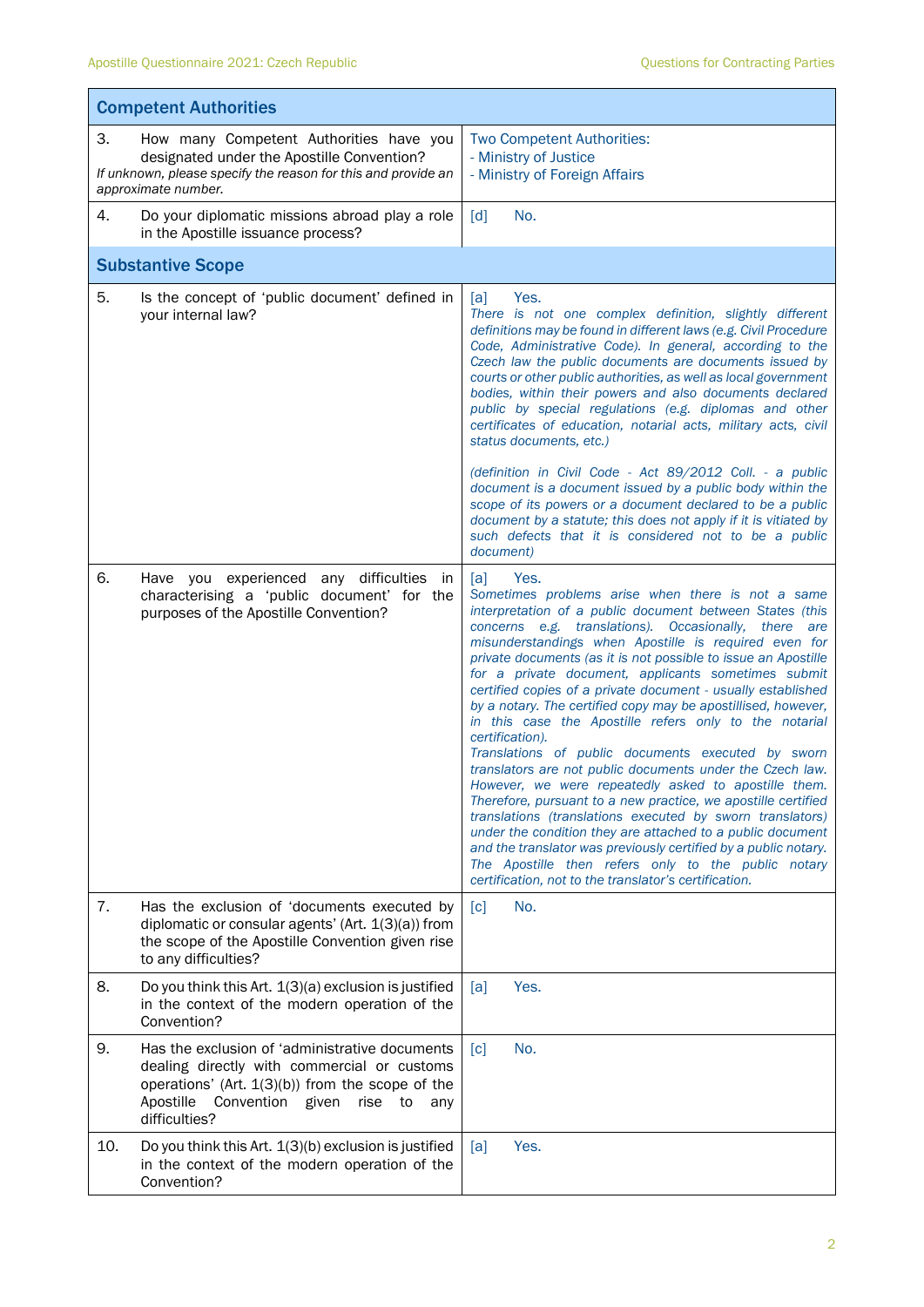| 11.                                                                                                                              | Do you issue (outgoing) or accept (incoming)                                                                             |                                                                                                                                                                                    |                                                                                                                                                                                          | <b>Issue</b>                  | Accept       |   |
|----------------------------------------------------------------------------------------------------------------------------------|--------------------------------------------------------------------------------------------------------------------------|------------------------------------------------------------------------------------------------------------------------------------------------------------------------------------|------------------------------------------------------------------------------------------------------------------------------------------------------------------------------------------|-------------------------------|--------------|---|
|                                                                                                                                  | Apostilles for any of the following categories of<br>document?                                                           |                                                                                                                                                                                    | Certificates of origin                                                                                                                                                                   | X                             |              |   |
|                                                                                                                                  |                                                                                                                          |                                                                                                                                                                                    |                                                                                                                                                                                          | X                             |              |   |
|                                                                                                                                  |                                                                                                                          |                                                                                                                                                                                    |                                                                                                                                                                                          | Import licences               | X            |   |
|                                                                                                                                  |                                                                                                                          |                                                                                                                                                                                    | Health and safety certificates<br>issued by the relevant<br>government authorities or                                                                                                    | X                             |              |   |
|                                                                                                                                  |                                                                                                                          |                                                                                                                                                                                    | Certificates of products                                                                                                                                                                 | X                             |              |   |
|                                                                                                                                  |                                                                                                                          |                                                                                                                                                                                    |                                                                                                                                                                                          | Certificates of conformity    | $\mathsf{X}$ |   |
|                                                                                                                                  |                                                                                                                          |                                                                                                                                                                                    | End user certificates<br>(i.e. documents certifying that the<br>buyer is the end user of acquired<br>goods)                                                                              |                               |              |   |
|                                                                                                                                  |                                                                                                                          |                                                                                                                                                                                    |                                                                                                                                                                                          | Commercial invoices           |              |   |
|                                                                                                                                  | <b>Apostille Process</b>                                                                                                 |                                                                                                                                                                                    |                                                                                                                                                                                          |                               |              |   |
|                                                                                                                                  | <b>Certification of Public Documents</b>                                                                                 |                                                                                                                                                                                    |                                                                                                                                                                                          |                               |              |   |
| 12.                                                                                                                              | Do any of your public documents require some<br>other intermediate certification before the<br>issuance of an Apostille? | [a]<br>Yes, an intermediate certification is required for<br>some categories of public documents.                                                                                  |                                                                                                                                                                                          |                               |              |   |
| For Parties that answered yes to Q12.<br>12.1. What categories of public document require<br>intermediate certification and why? |                                                                                                                          |                                                                                                                                                                                    | Category of public<br>document                                                                                                                                                           | Why certification is required |              |   |
|                                                                                                                                  |                                                                                                                          |                                                                                                                                                                                    | <b>Civil status</b><br>Seals and stamps of some local<br>officials and authorities are subject<br>document<br>to a certification by a<br>superior/designated authority                   |                               |              |   |
|                                                                                                                                  |                                                                                                                          | <b>Taxation</b><br>Seals and stamps of some local<br>officials and authorities are subject<br>documents<br>to a certification by a<br>superior/designated authority                |                                                                                                                                                                                          |                               |              |   |
|                                                                                                                                  |                                                                                                                          | <b>Criminal Record</b><br>Seals and stamps of some local<br>officials and authorities are subject<br>to a certification by a<br>superior/designated authority                      |                                                                                                                                                                                          |                               |              |   |
|                                                                                                                                  |                                                                                                                          |                                                                                                                                                                                    | Diplomas and<br>Seals and stamps of some local<br>other<br>officials and authorities are subject<br>educational<br>to a certification by a<br>superior/designated authority<br>documents |                               |              |   |
|                                                                                                                                  |                                                                                                                          | <b>Medical or</b><br>Seals and stamps of some local<br>health<br>officials and authorities are subject<br>certificates<br>to a certification by a<br>superior/designated authority |                                                                                                                                                                                          |                               |              |   |
|                                                                                                                                  | <b>Requesting an Apostille (Outgoing)</b>                                                                                |                                                                                                                                                                                    |                                                                                                                                                                                          |                               |              |   |
| 13.                                                                                                                              | How can an Apostille be requested?                                                                                       | [a]                                                                                                                                                                                | In person.                                                                                                                                                                               |                               |              | X |
|                                                                                                                                  |                                                                                                                          | [b]                                                                                                                                                                                | By post.                                                                                                                                                                                 |                               |              | X |
|                                                                                                                                  |                                                                                                                          | [c]<br>By email.                                                                                                                                                                   |                                                                                                                                                                                          |                               |              |   |
|                                                                                                                                  | Through a website.<br>[d]                                                                                                |                                                                                                                                                                                    |                                                                                                                                                                                          |                               |              |   |
|                                                                                                                                  |                                                                                                                          | [e]                                                                                                                                                                                | Other.                                                                                                                                                                                   |                               |              |   |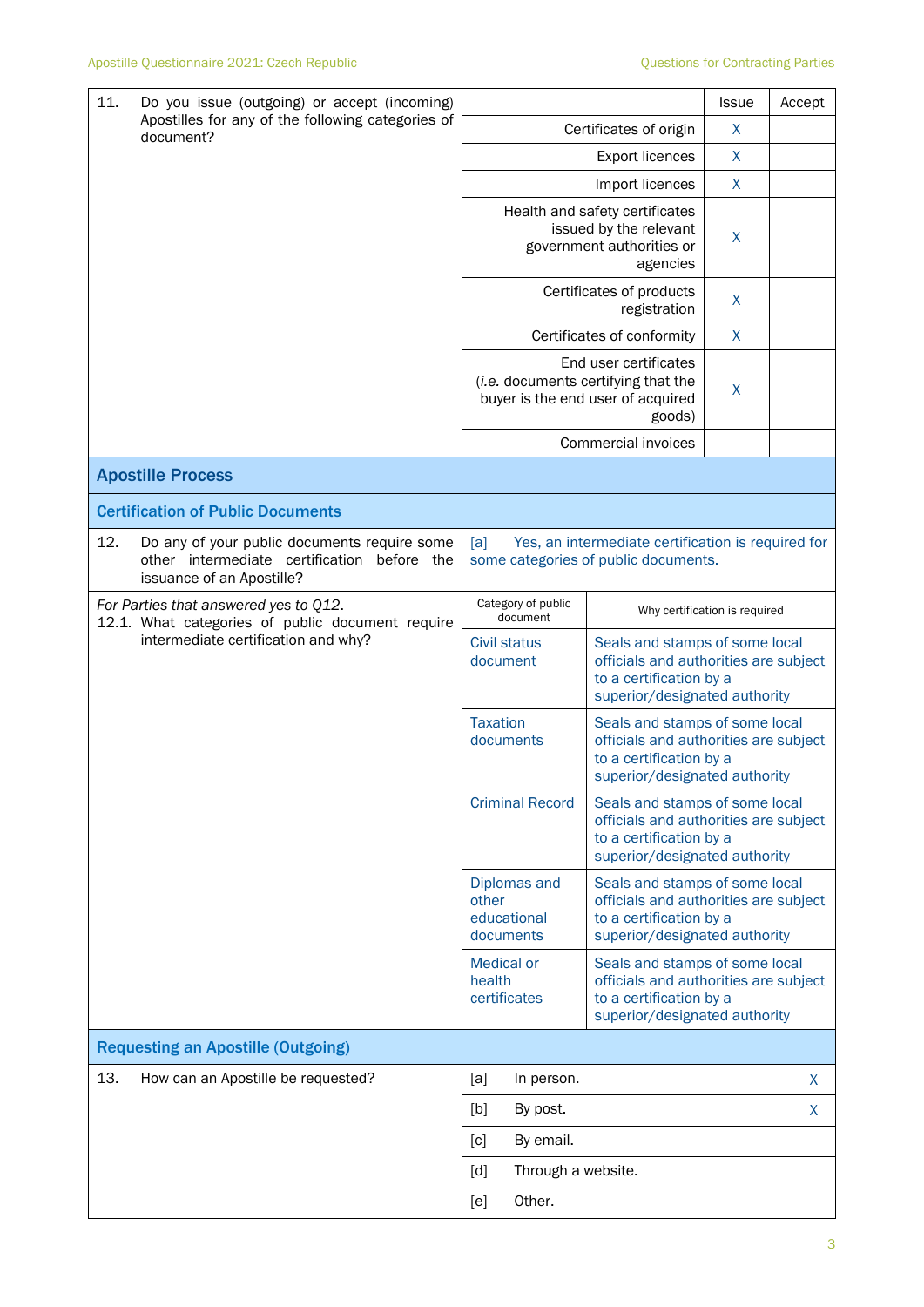| 14. | When issuing an Apostille, do you enquire about<br>the State of destination?                                                                                                                                                               | [b]                                                                                                                                                                                                                                                                            | Yes, the enquiry is made orally.                                                                                                                                           |                                          |              |
|-----|--------------------------------------------------------------------------------------------------------------------------------------------------------------------------------------------------------------------------------------------|--------------------------------------------------------------------------------------------------------------------------------------------------------------------------------------------------------------------------------------------------------------------------------|----------------------------------------------------------------------------------------------------------------------------------------------------------------------------|------------------------------------------|--------------|
| 15. | How long does it take for an Apostille to be<br>issued?                                                                                                                                                                                    | In-person request<br>(paper Apostille)                                                                                                                                                                                                                                         | Other requests<br>(from the time of<br>receipt) (paper<br>Apostille)                                                                                                       | e-Apostille requests                     |              |
|     |                                                                                                                                                                                                                                            | On the spot                                                                                                                                                                                                                                                                    | Other<br>Paper Apostille is<br>usually issued<br>within 14 days of<br>receiving the<br>application and<br>documents from<br>the applicant.                                 | Other<br>e-Apostille - not<br>applicable |              |
| 16. | Does your Competent Authority impose a fee for<br>issuing an Apostille?                                                                                                                                                                    | [a]                                                                                                                                                                                                                                                                            | Yes, a single price for all Apostilles.<br>The fee is in the amount of 100, - CZK (approximately 4 EUR)<br>- it can be paid in form of revenue stamps or by a credit card. |                                          |              |
|     | <b>Issuing an Apostille (Outgoing)</b>                                                                                                                                                                                                     |                                                                                                                                                                                                                                                                                |                                                                                                                                                                            |                                          |              |
| 17. | How is the origin of a public document verified<br>for the purpose of issuing an Apostille (i.e.<br>verification of the authenticity of the signature,<br>the capacity of the signer, and the identity of the<br>seal / stamp (Art. 5(2))? | [b]<br><b>Multiple</b><br>[v]<br>electronic.                                                                                                                                                                                                                                   | Multiple Competent Authorities.<br>databases<br>separate<br>signatures / seals / stamps, some in paper form, some                                                          | <b>of</b>                                | sample       |
| 18. | How does a Competent Authority address<br>situations where it is unable to verify the origin<br>of the public document?                                                                                                                    | [b]<br>to the database.                                                                                                                                                                                                                                                        | The Competent Authority will contact the issuing<br>authority to confirm authenticity but will not issue the<br>Apostille until the new signature, stamp or seal is added  |                                          |              |
| 19. | In what language(s) are the 10 standard items<br>of your Apostilles available?                                                                                                                                                             | [b]<br>In two languages.<br>Czech and English                                                                                                                                                                                                                                  |                                                                                                                                                                            |                                          |              |
| 20. | In what language(s) are the blank fields of your<br>Apostilles filled in?                                                                                                                                                                  | [a]<br>In one language.<br>in Czech language                                                                                                                                                                                                                                   |                                                                                                                                                                            |                                          |              |
| 21. | How are the blank fields of your Apostilles filled<br>in?                                                                                                                                                                                  | [b]                                                                                                                                                                                                                                                                            | Using computer software.                                                                                                                                                   |                                          |              |
|     | <b>Apostille Registers</b>                                                                                                                                                                                                                 |                                                                                                                                                                                                                                                                                |                                                                                                                                                                            |                                          |              |
| 22. | How is your Apostille register, required by<br>Article 7, maintained?                                                                                                                                                                      | [b]<br>[vi]<br>Other.<br>paper form.                                                                                                                                                                                                                                           | Multiple Competent Authorities.<br>A separate register for each Competent Authority, only in                                                                               |                                          |              |
| 23. | What particulars are contained in your Apostille<br>register?                                                                                                                                                                              | [a]<br>Number and<br>(required).                                                                                                                                                                                                                                               | date of the                                                                                                                                                                | Apostille                                | $\mathsf{X}$ |
|     |                                                                                                                                                                                                                                            | [b]<br>(required).                                                                                                                                                                                                                                                             | Name and capacity of the person signing<br>the document and $/$ or the name of<br>authority whose seal or stamp is affixed                                                 |                                          | X            |
|     |                                                                                                                                                                                                                                            | [c]<br>document.                                                                                                                                                                                                                                                               | Name and / or type of underlying                                                                                                                                           |                                          | X            |
|     |                                                                                                                                                                                                                                            | [d]<br>document.                                                                                                                                                                                                                                                               | Description of the contents of underlying                                                                                                                                  |                                          |              |
|     |                                                                                                                                                                                                                                            | [e]                                                                                                                                                                                                                                                                            | Name of the applicant.                                                                                                                                                     |                                          | X            |
|     |                                                                                                                                                                                                                                            | State of destination.<br>$[f] % \begin{center} % \includegraphics[width=\linewidth]{imagesSupplemental_3.png} % \end{center} % \caption { % Our method can be used for the use of the image. % Note that the \emph{Left:} \label{fig:case} \vspace{-1em} % \label{fig:case} %$ |                                                                                                                                                                            |                                          | X            |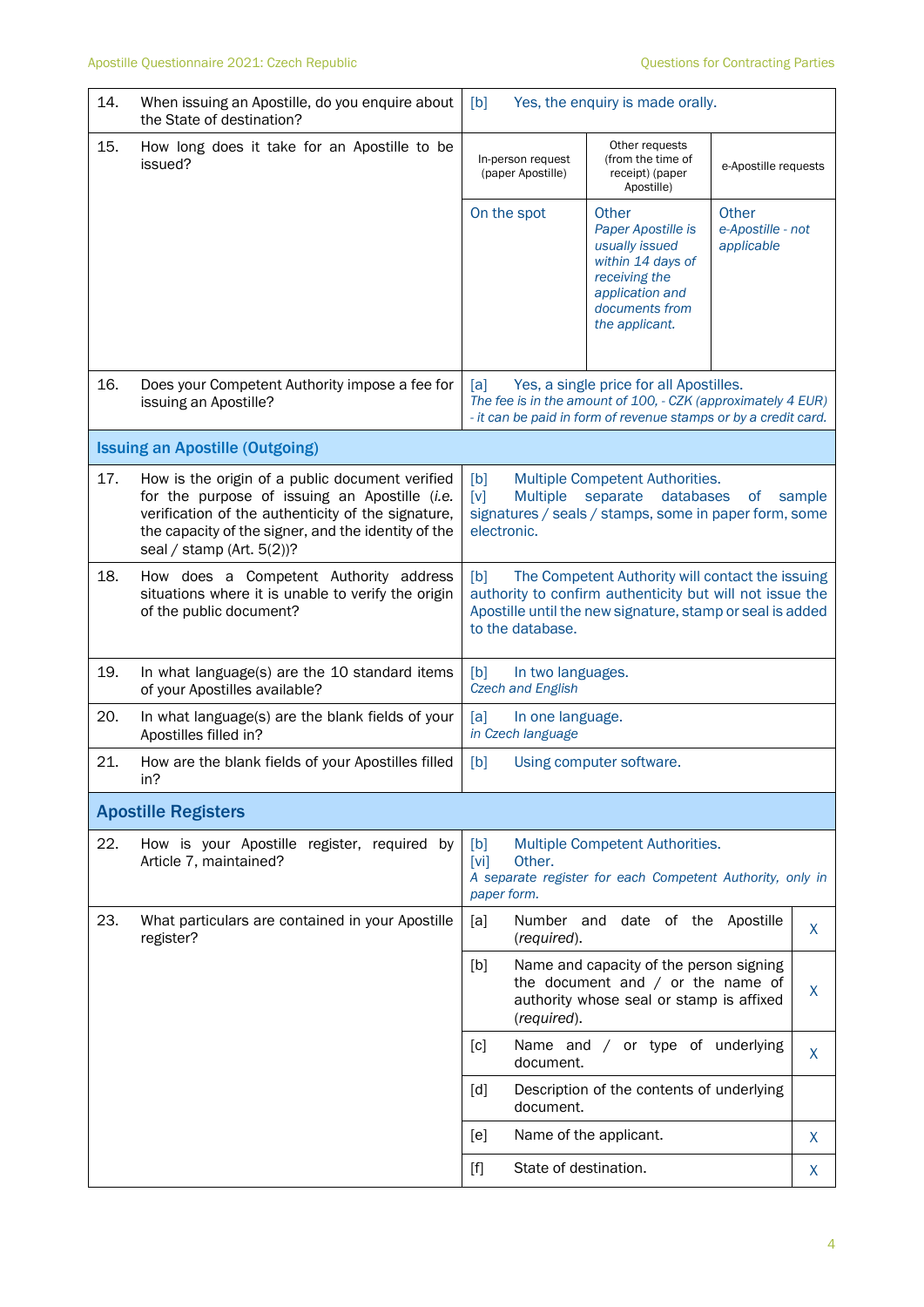|                                                                                        |                                                                                                                                                   | [g]           | Copy of the Apostille.                                                                                                                                                                                                                                                                                                                                                                                                                                                                                                                                                                                                                                                                                                                                                                                                                                                                                                                                                                                                                                                                                                                                                                                                                                                                                                                                                                                                                                         |  |
|----------------------------------------------------------------------------------------|---------------------------------------------------------------------------------------------------------------------------------------------------|---------------|----------------------------------------------------------------------------------------------------------------------------------------------------------------------------------------------------------------------------------------------------------------------------------------------------------------------------------------------------------------------------------------------------------------------------------------------------------------------------------------------------------------------------------------------------------------------------------------------------------------------------------------------------------------------------------------------------------------------------------------------------------------------------------------------------------------------------------------------------------------------------------------------------------------------------------------------------------------------------------------------------------------------------------------------------------------------------------------------------------------------------------------------------------------------------------------------------------------------------------------------------------------------------------------------------------------------------------------------------------------------------------------------------------------------------------------------------------------|--|
|                                                                                        |                                                                                                                                                   | [h]           | Copy of the underlying document.                                                                                                                                                                                                                                                                                                                                                                                                                                                                                                                                                                                                                                                                                                                                                                                                                                                                                                                                                                                                                                                                                                                                                                                                                                                                                                                                                                                                                               |  |
|                                                                                        |                                                                                                                                                   | $[1]$         | Other.                                                                                                                                                                                                                                                                                                                                                                                                                                                                                                                                                                                                                                                                                                                                                                                                                                                                                                                                                                                                                                                                                                                                                                                                                                                                                                                                                                                                                                                         |  |
| 24.<br>retained on the Apostille register?                                             | Is there a limit to how long records can be                                                                                                       | [b]           | Yes, between five and ten years.                                                                                                                                                                                                                                                                                                                                                                                                                                                                                                                                                                                                                                                                                                                                                                                                                                                                                                                                                                                                                                                                                                                                                                                                                                                                                                                                                                                                                               |  |
| 25.<br>issued in the register?                                                         | If your register is not publicly accessible, how<br>frequently do your Competent Authorities<br>receive requests to verify an Apostille they have | [c]           | Between 2 and 10 times per year.                                                                                                                                                                                                                                                                                                                                                                                                                                                                                                                                                                                                                                                                                                                                                                                                                                                                                                                                                                                                                                                                                                                                                                                                                                                                                                                                                                                                                               |  |
| <b>Technology &amp; the e-APP</b>                                                      |                                                                                                                                                   |               |                                                                                                                                                                                                                                                                                                                                                                                                                                                                                                                                                                                                                                                                                                                                                                                                                                                                                                                                                                                                                                                                                                                                                                                                                                                                                                                                                                                                                                                                |  |
| 26.<br>public document be signed electronically)?                                      | Under your internal law, do you recognise<br>electronic / digital signatures as functionally<br>equivalent to handwritten signatures (i.e. can a  | [a]<br>eIDAS: | Yes.<br>- Electronic signatures were previously regulated by Act No.<br>227/2000 Coll., Act on Electronic Signatures (repealed by<br>Act No. 297/2016 Coll., on trust services for electronic<br>transactions);<br>- Regulation (EU) No 910/2014 of the European Parliament<br>and of the Council of 23 July 2014 on electronic identification<br>and trust services for electronic transactions in the internal<br>market and repealing Directive 1999/93/EC, referred to as<br>- Act No. 297/2016 Coll., on trust services for electronic<br>transactions (the "ATSET"), which repealed the Act on<br>Electronic Signatures and supplements the Regulation (EU)<br>No 910/2014 (eIDAS) in the necessary scope with national<br>rules for procuring documents with electronic signatures,<br>seals, and time stamps.<br>Under the Regulation (EU) No 910/2014 (eIDAS), the highest<br>form of an electronic signature is a qualified electronic<br>signature, which requires the use of qualified means for the<br>creation of electronic signatures. In practice, this means, for<br>example, chip cards or tokens. The Regulation deems<br>qualified signatures to be authentic handwritten signatures.<br>Act No. 297/2016 Coll., on trust services for electronic<br>transactions (the "ATSET"), supplements the Regulation (EU)<br>No 910/2014 (eIDAS) in the necessary scope with national<br>rules for procuring documents with electronic signatures, |  |
| 27.                                                                                    | Under your internal law, are public documents<br>executed, or able to be executed, in electronic                                                  | [a]           | seals and time stamps.<br>Yes.                                                                                                                                                                                                                                                                                                                                                                                                                                                                                                                                                                                                                                                                                                                                                                                                                                                                                                                                                                                                                                                                                                                                                                                                                                                                                                                                                                                                                                 |  |
| under the Convention)?                                                                 | form (whether or not they are to be used abroad                                                                                                   |               |                                                                                                                                                                                                                                                                                                                                                                                                                                                                                                                                                                                                                                                                                                                                                                                                                                                                                                                                                                                                                                                                                                                                                                                                                                                                                                                                                                                                                                                                |  |
| For Parties that answered yes to Q27.<br>27.1. What categories of public documents are |                                                                                                                                                   | [a]           | All public documents.                                                                                                                                                                                                                                                                                                                                                                                                                                                                                                                                                                                                                                                                                                                                                                                                                                                                                                                                                                                                                                                                                                                                                                                                                                                                                                                                                                                                                                          |  |
| under the Convention)?                                                                 | executed, or able to be executed, in electronic<br>form (whether or not they are to be used abroad                                                | [b]           | Civil status documents (e.g. birth, death<br>and<br>marriage<br>certificates)<br>and<br>certificates of non-impediment.                                                                                                                                                                                                                                                                                                                                                                                                                                                                                                                                                                                                                                                                                                                                                                                                                                                                                                                                                                                                                                                                                                                                                                                                                                                                                                                                        |  |
|                                                                                        |                                                                                                                                                   | [c]           | Other<br>administrative<br>documents<br>(including decisions from administrative<br>tribunals or decision-making bodies).                                                                                                                                                                                                                                                                                                                                                                                                                                                                                                                                                                                                                                                                                                                                                                                                                                                                                                                                                                                                                                                                                                                                                                                                                                                                                                                                      |  |
|                                                                                        |                                                                                                                                                   | [d]           | Extracts from commercial registers and<br>other registers.                                                                                                                                                                                                                                                                                                                                                                                                                                                                                                                                                                                                                                                                                                                                                                                                                                                                                                                                                                                                                                                                                                                                                                                                                                                                                                                                                                                                     |  |
|                                                                                        |                                                                                                                                                   | [e]           | Notarial authentications of signatures.                                                                                                                                                                                                                                                                                                                                                                                                                                                                                                                                                                                                                                                                                                                                                                                                                                                                                                                                                                                                                                                                                                                                                                                                                                                                                                                                                                                                                        |  |
|                                                                                        |                                                                                                                                                   |               | Other notarial acts.                                                                                                                                                                                                                                                                                                                                                                                                                                                                                                                                                                                                                                                                                                                                                                                                                                                                                                                                                                                                                                                                                                                                                                                                                                                                                                                                                                                                                                           |  |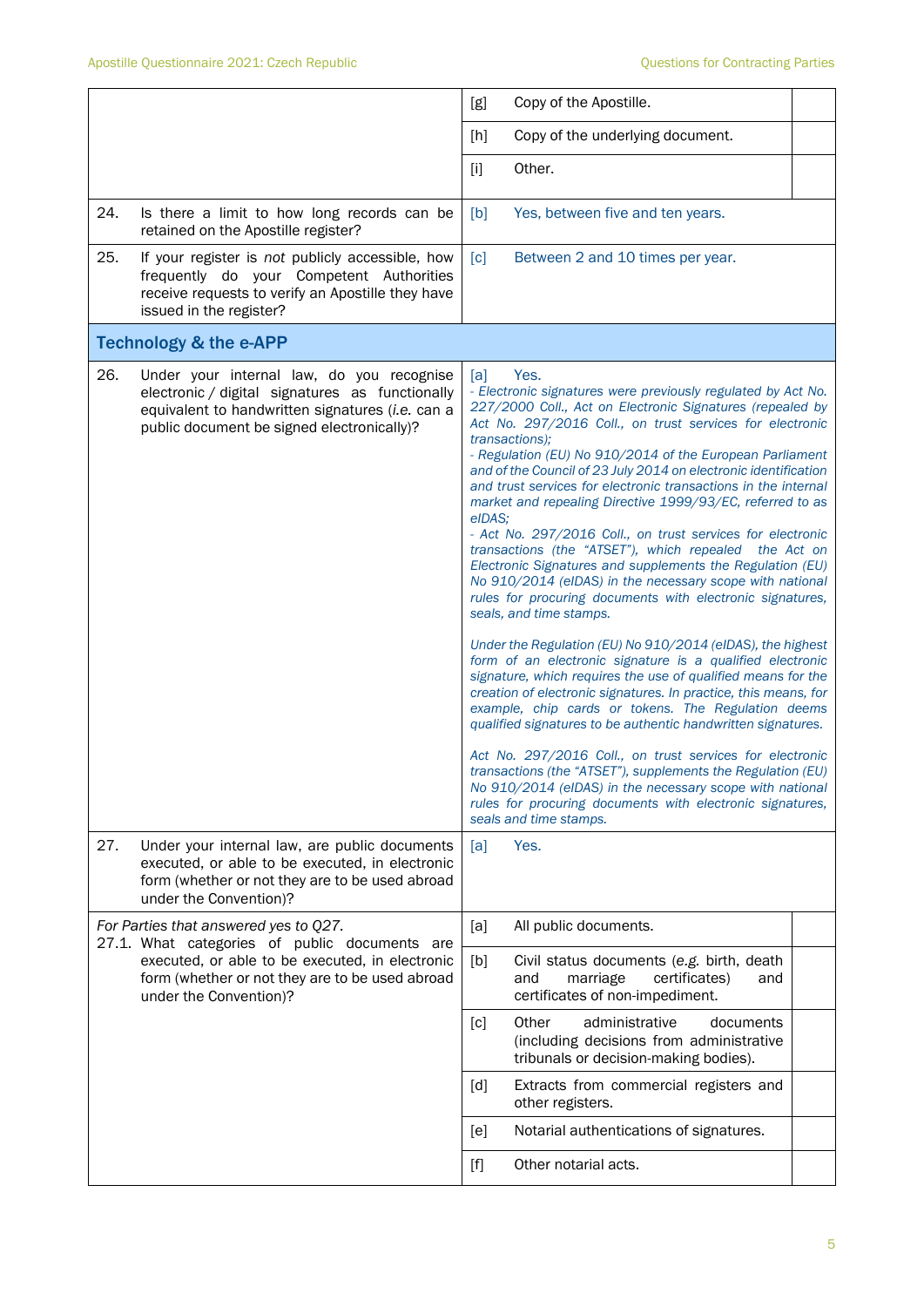|                                                                                                                                                                                                                             | Diplomas<br>other<br>education<br>[g]<br>and<br>documents.                                                               |
|-----------------------------------------------------------------------------------------------------------------------------------------------------------------------------------------------------------------------------|--------------------------------------------------------------------------------------------------------------------------|
|                                                                                                                                                                                                                             | Court documents, including judgments.<br>[h]                                                                             |
|                                                                                                                                                                                                                             | Patents or other documents pertaining to<br>$[1]$<br>intellectual property rights.                                       |
|                                                                                                                                                                                                                             | [j]<br>Documents relating to adoptions.                                                                                  |
|                                                                                                                                                                                                                             | Translations.<br>[k]                                                                                                     |
|                                                                                                                                                                                                                             | Medical or health certificates.<br>$[1]$                                                                                 |
|                                                                                                                                                                                                                             | Criminal records.<br>[m]                                                                                                 |
|                                                                                                                                                                                                                             | [n]<br>Import or export licences.                                                                                        |
|                                                                                                                                                                                                                             | Certificates of origin.<br>[0]                                                                                           |
|                                                                                                                                                                                                                             | Certificates of conformity.<br>[p]                                                                                       |
|                                                                                                                                                                                                                             | Other.<br>[q]<br>X<br>More categories of public documents are gradually<br>being issued and accepted in electronic form. |
| For Parties that answered yes to Q27.<br>27.2. Approximately what percentage of your public<br>documents are originally executed in electronic<br>form (whether or not they are to be used abroad<br>under the Convention)? | This information is not monitored.                                                                                       |
| 28.<br>Do you issue e-Apostilles?                                                                                                                                                                                           | [b]<br>No.<br>We are studying the use of e-Apostilles and plan<br>$[1]$<br>to implement the e-Apostille component.       |
|                                                                                                                                                                                                                             |                                                                                                                          |
| For Parties that answered no to Q28.                                                                                                                                                                                        | Internal law limitations.<br>[a]                                                                                         |
| 28.1. What challenges are you facing that may prevent<br>you from implementing the e-Apostille?                                                                                                                             | [b]<br>Judicial or administrative structure.                                                                             |
|                                                                                                                                                                                                                             | [c]<br>Implementation challenges (e.g. lack of<br>X                                                                      |
|                                                                                                                                                                                                                             | resources, lack of infrastructure).<br>Cost.<br>[d]                                                                      |
|                                                                                                                                                                                                                             | System interoperability / compatibility.<br>[e]                                                                          |
|                                                                                                                                                                                                                             | $[f]$<br>Security concerns.                                                                                              |
|                                                                                                                                                                                                                             | Other.<br>[g]                                                                                                            |
| For Parties that answered no to Q28.<br>28.2. How do you issue an Apostille for a public<br>document executed in electronic form?                                                                                           | By paper Apostille, attached to a hard copy of the<br>[b]<br>electronic public document.                                 |
| 29.<br>Are your authorities<br>equipped to<br>accept<br>incoming e-Apostilles?                                                                                                                                              | [b]<br>Yes, but on certain conditions.                                                                                   |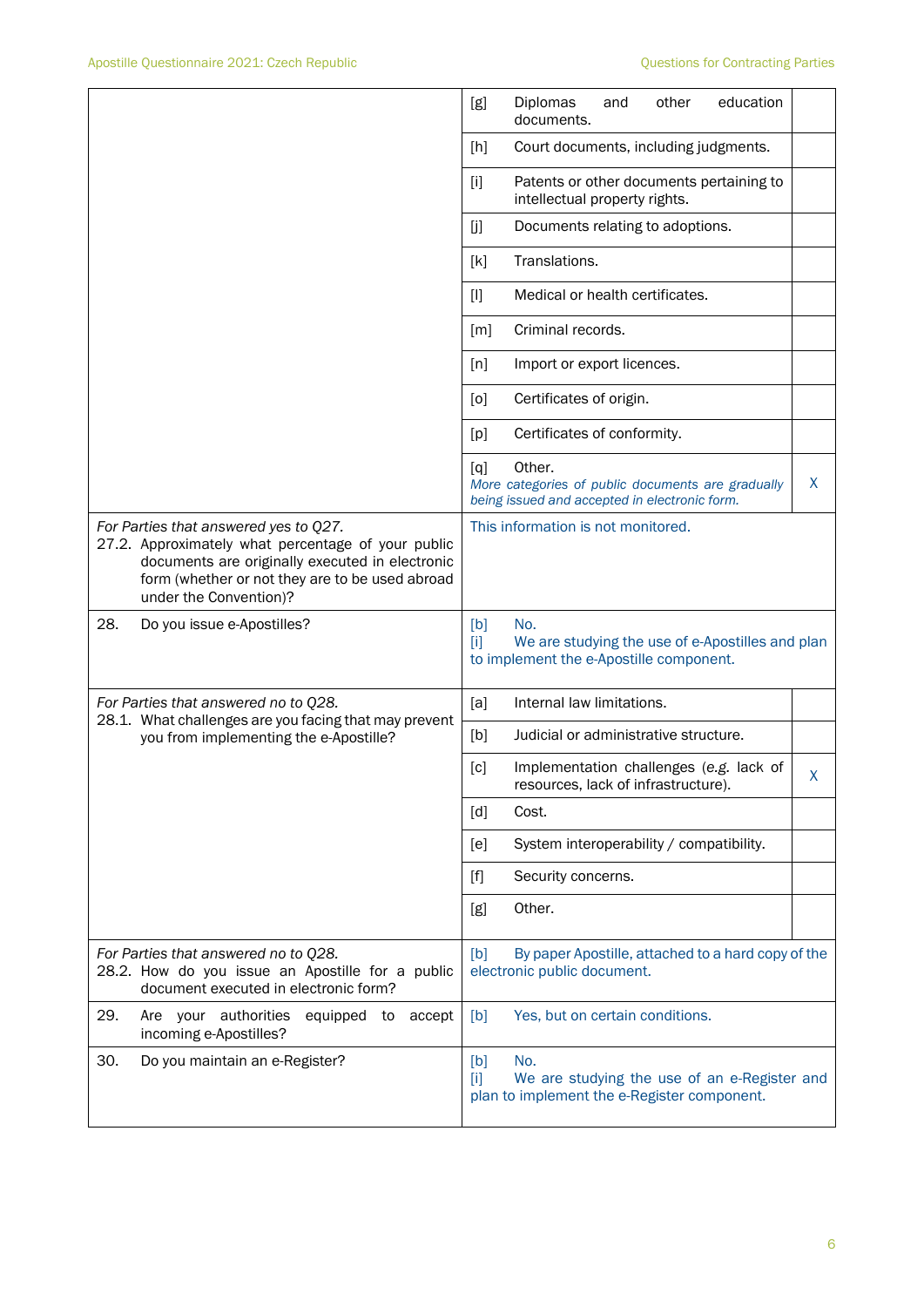| For Parties that answered no to Q30.                                                           |                                                                                                                                                            | [a]                                                                                                                                                                                                                                                   | Internal law limitations.                                                                           |    |
|------------------------------------------------------------------------------------------------|------------------------------------------------------------------------------------------------------------------------------------------------------------|-------------------------------------------------------------------------------------------------------------------------------------------------------------------------------------------------------------------------------------------------------|-----------------------------------------------------------------------------------------------------|----|
| 30.1. What challenges are you facing that may prevent<br>you from implementing the e-Register? | [b]                                                                                                                                                        | Judicial or administrative structure.                                                                                                                                                                                                                 |                                                                                                     |    |
|                                                                                                |                                                                                                                                                            | [c]                                                                                                                                                                                                                                                   | Implementation challenges (e.g. lack of<br>resources, lack of infrastructure).                      | X  |
|                                                                                                |                                                                                                                                                            | [d]                                                                                                                                                                                                                                                   | Cost.                                                                                               |    |
|                                                                                                |                                                                                                                                                            | [e]                                                                                                                                                                                                                                                   | System interoperability / compatibility.                                                            |    |
|                                                                                                |                                                                                                                                                            | $[f]$                                                                                                                                                                                                                                                 | Security concerns.                                                                                  | X. |
|                                                                                                |                                                                                                                                                            | [g]                                                                                                                                                                                                                                                   | Other.                                                                                              |    |
| 31.                                                                                            | Have you been in contact with other Competent<br>Authorities that operate an e-APP component<br>and exchanged information and / or relevant<br>experience? | [b]                                                                                                                                                                                                                                                   | No.                                                                                                 |    |
|                                                                                                | <b>Issues with Apostilles</b>                                                                                                                              |                                                                                                                                                                                                                                                       |                                                                                                     |    |
| 32.                                                                                            | Has an Apostille <i>issued</i> by your Competent<br>Authority ever been refused by the authorities of<br>another Contracting Party on the following        | [a]                                                                                                                                                                                                                                                   | Form requirements (e.g. square-shaped,<br>sides of at least nine centimetres, border,<br>ink, etc). |    |
| grounds:                                                                                       |                                                                                                                                                            | [b]                                                                                                                                                                                                                                                   | The manner in which the Apostille was<br>affixed / attached to<br>the<br>underlying<br>document.    |    |
|                                                                                                |                                                                                                                                                            | [c]                                                                                                                                                                                                                                                   | The Apostille was not signed.                                                                       |    |
|                                                                                                |                                                                                                                                                            | [d]                                                                                                                                                                                                                                                   | 0f<br>the<br>standard<br>One<br>or<br>more<br>informational items were not filled in.               |    |
|                                                                                                |                                                                                                                                                            | [e]                                                                                                                                                                                                                                                   | The Apostille was in electronic form (an<br>e-Apostille).                                           |    |
|                                                                                                |                                                                                                                                                            | $[f] % \begin{center} % \includegraphics[width=\linewidth]{imagesSupplemental_3.png} % \end{center} % \caption { % Our method can be used for the use of the image. % Note that the \emph{Left:} \label{fig:case} \vspace{-1em} % \label{fig:case} %$ | The underlying public document was in<br>electronic form.                                           |    |
|                                                                                                |                                                                                                                                                            | [g]                                                                                                                                                                                                                                                   | The underlying public document had<br>expired / was not issued within a certain<br>timeframe.       |    |
|                                                                                                |                                                                                                                                                            | $[h]$                                                                                                                                                                                                                                                 | The underlying document was not a<br>public document under the law of the<br>destination.           |    |
|                                                                                                |                                                                                                                                                            | $\lceil i \rceil$                                                                                                                                                                                                                                     | Other.<br>The signature of the official differed from the<br>signature specimen.                    | X  |
|                                                                                                |                                                                                                                                                            | [j]                                                                                                                                                                                                                                                   | Unknown.                                                                                            | X. |
|                                                                                                |                                                                                                                                                            | [k]                                                                                                                                                                                                                                                   | No / Not applicable.                                                                                |    |
|                                                                                                | For Parties that answered other than "No" to Q32.<br>32.1. If an Apostille was rejected, what action did you<br>take?                                      | [a]                                                                                                                                                                                                                                                   | The Apostille was reissued.                                                                         | X  |
|                                                                                                |                                                                                                                                                            | [b]                                                                                                                                                                                                                                                   | Contacted the receiving authority.                                                                  | X. |
|                                                                                                |                                                                                                                                                            | [c]                                                                                                                                                                                                                                                   | Contacted the Competent Authority of the<br>place of destination.                                   |    |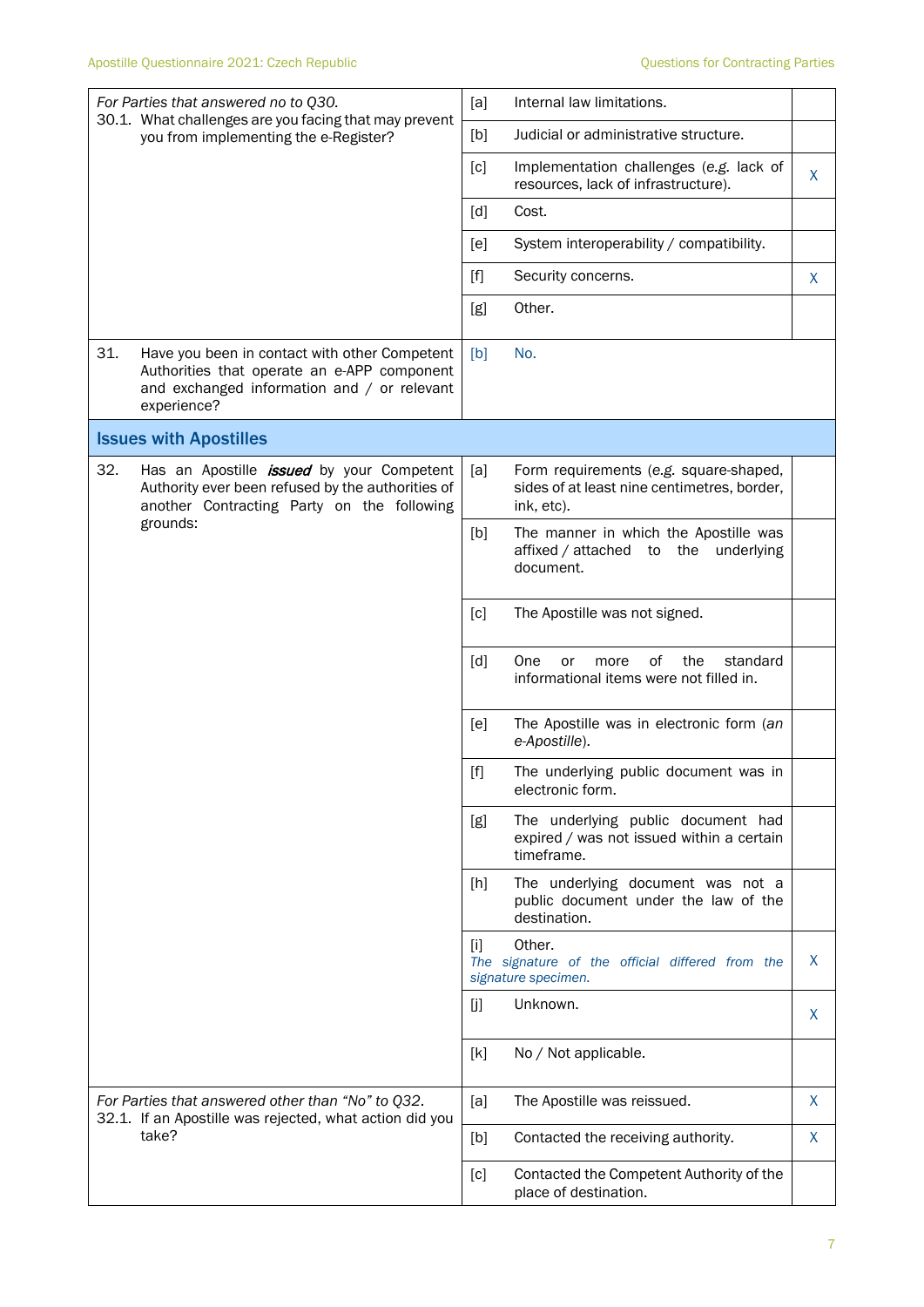|     |                                                                                                                                                          | [d]   | Contacted nearest diplomatic mission of<br>the place of destination.                                | X  |
|-----|----------------------------------------------------------------------------------------------------------------------------------------------------------|-------|-----------------------------------------------------------------------------------------------------|----|
|     |                                                                                                                                                          | [e]   | Contacted<br>diplomatic<br>mission<br>own<br>accredited to the place of destination.                |    |
|     |                                                                                                                                                          | $[f]$ | Contacted the Permanent Bureau.                                                                     |    |
|     |                                                                                                                                                          | [g]   | No action taken.                                                                                    |    |
|     |                                                                                                                                                          | [h]   | Other.                                                                                              |    |
|     |                                                                                                                                                          | $[1]$ | Unknown.                                                                                            |    |
| 33. | Has your Competent Authority ever been<br>requested by external Competent Authorities to<br>certify or confirm your procedure for issuing<br>Apostilles? | [b]   | No.                                                                                                 |    |
| 34. | Has an Apostille <i>received</i> by your authorities<br>ever been refused on the following grounds:                                                      | [a]   | The issuing State was not a Contracting<br>Party to the Apostille Convention.                       |    |
|     |                                                                                                                                                          | [b]   | Form requirements (e.g. square-shaped,<br>sides of at least nine centimetres, border,<br>ink, etc). |    |
|     |                                                                                                                                                          | [c]   | The manner in which the Apostille was<br>affixed / attached to<br>the<br>underlying<br>document.    |    |
|     |                                                                                                                                                          | [d]   | The Apostille was not signed.                                                                       |    |
|     |                                                                                                                                                          | [e]   | One<br>οf<br>the<br>standard<br>or<br>more<br>informational items were not filled in.               |    |
|     |                                                                                                                                                          | $[f]$ | The Apostille was in electronic form (an<br>e-Apostille).                                           |    |
|     |                                                                                                                                                          | [g]   | The underlying public document was in<br>electronic form.                                           |    |
|     |                                                                                                                                                          | [h]   | The underlying public document had<br>expired / was not issued within a certain<br>timeframe.       |    |
|     |                                                                                                                                                          | $[1]$ | The underlying document was not a<br>public document under the law of the<br>destination.           |    |
|     |                                                                                                                                                          | [j    | Other.                                                                                              |    |
|     |                                                                                                                                                          | [k]   | Unknown.                                                                                            | X. |
|     |                                                                                                                                                          | $[1]$ | No / Not applicable.                                                                                |    |
|     | <b>Miscellaneous</b>                                                                                                                                     |       |                                                                                                     |    |
| 35. | Would you be interested in attending the 2021<br>meeting of the Special Commission on the<br>practical operation of the Apostille Convention?            | [b]   | Yes, via videoconference.                                                                           |    |